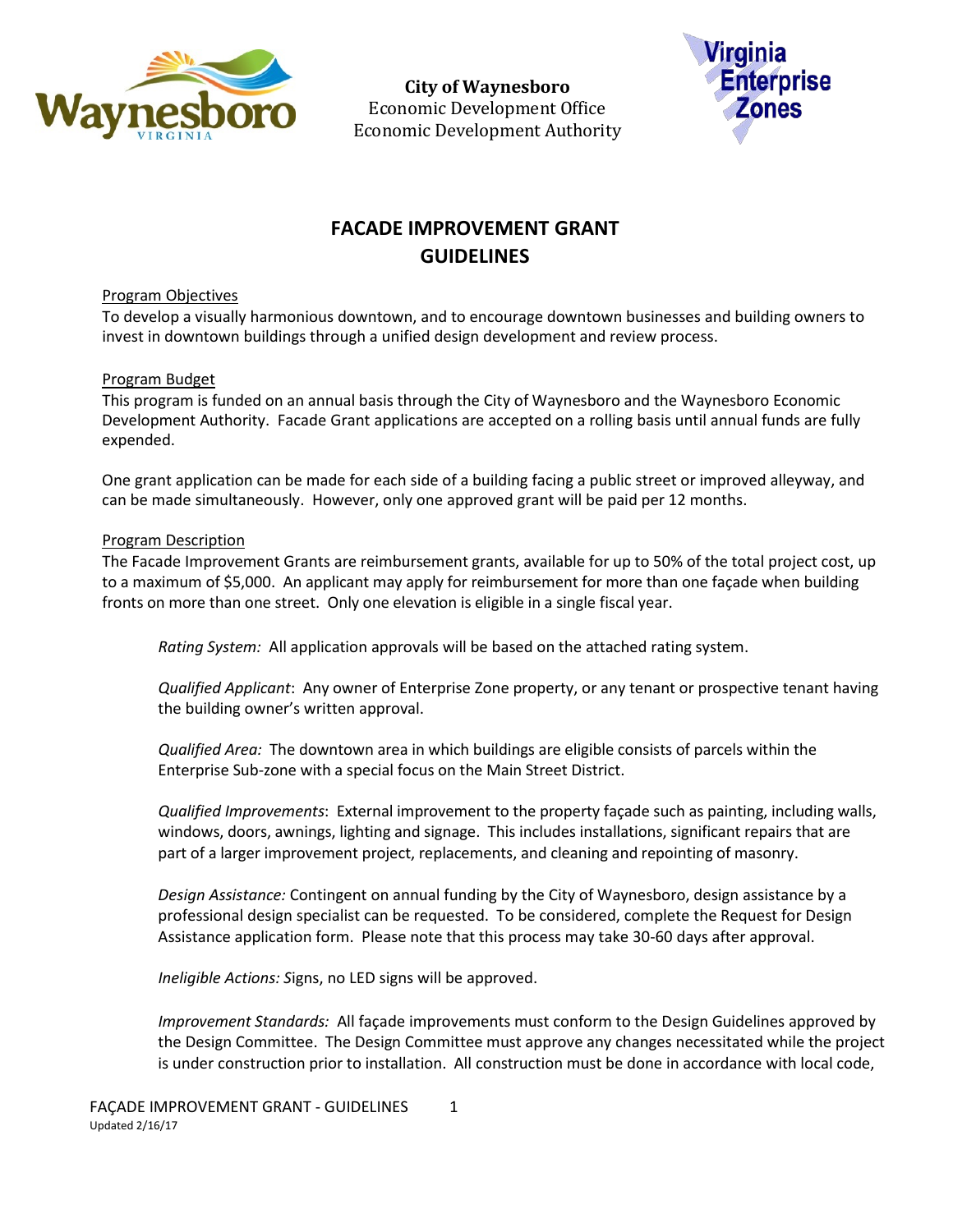

**City of Waynesboro**  Economic Development Office Economic Development Authority



including building permits where applicable.

All improvements must comply with the Downtown Design Guidelines which are available on the Economic Development website [\(www.WaynesboroBusiness.com\)](http://www.waynesborobusiness.com/). The Design Committee has the discretion not to approve any application it feels is not appropriate, but will make every attempt to provide appropriate alternatives to the applicant.

# Application Process

Each applicant must submit one original (print or e-mail) of the completed application to the Waynesboro Economic Development Office (as outlined on page 2 of the application). In order to assure consideration, applications must be submitted to the Design Committee five business days before their regular monthly meeting (the 3rd Wednesday of the month). *The order in which completed applications are received determines the order of funding approval.* Applications will typically be reviewed on a monthly basis by the Design Committee for certification of appropriate design criteria and the Economic Development Authority for approval of funding. Design Committee approval will typically require two meetings if/when changes to the original design are suggested. A previously submitted application must be resubmitted for review if changes are made after the Design Committee's approval.

Grant recipients will be notified by letter within two weeks.

Grantee must submit a paid bill and reimbursement request (attached) to the EDA for reimbursement, together with photos showing the work is complete. Any unapproved changes will void the grant. Reimbursement will be made within thirty days of invoice submission and project review by the Director of Economic Development.

Grantee must complete the project within six months of application approval by the Design Committee and submit reimbursement request within two months of project completion. Upon completion and submission of receipts for reimbursement, project must be inspected by the Design Committee or it's representative for compliance with the approved application.